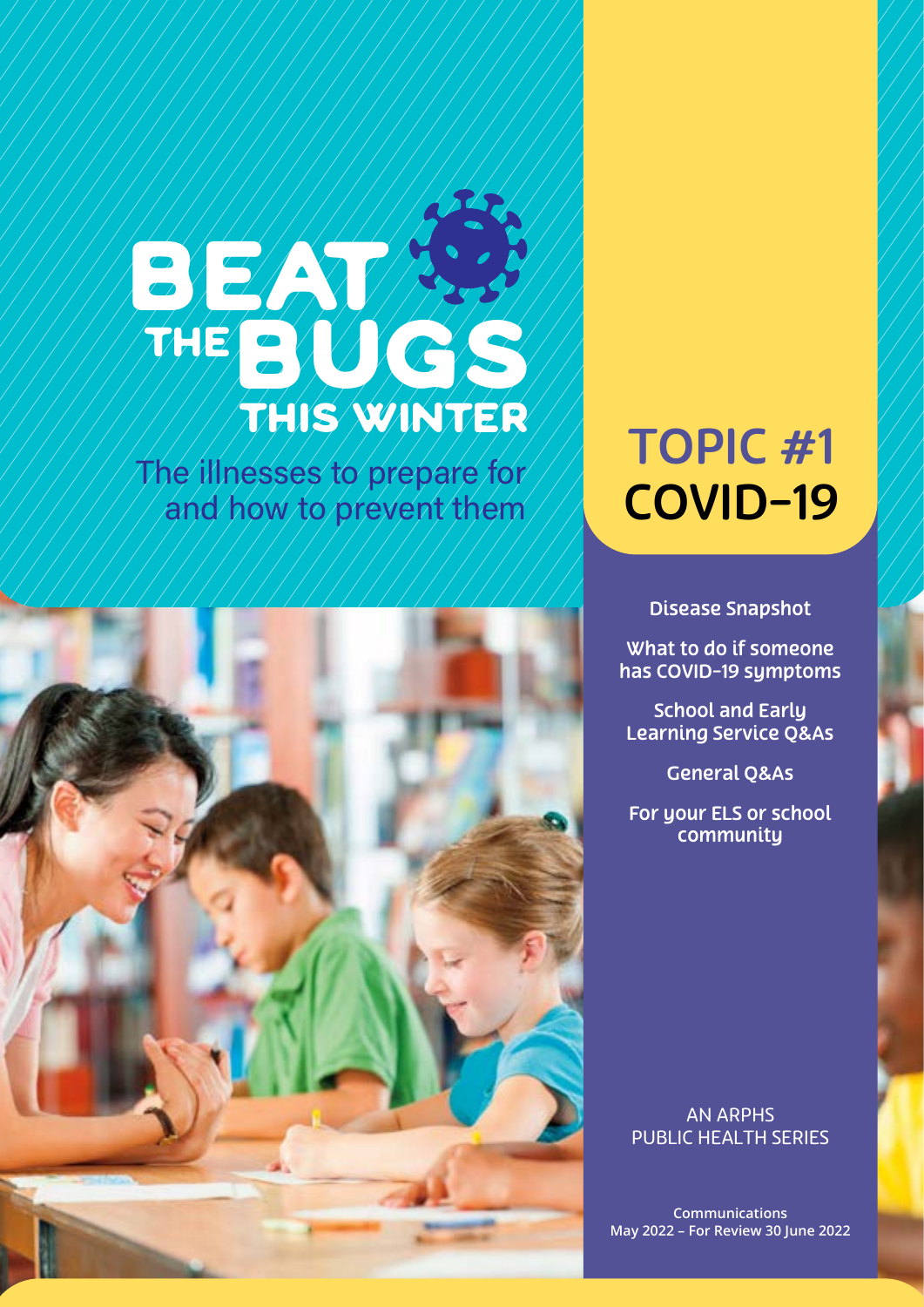<span id="page-1-0"></span>

The illnesses to prepare for and how to prevent them

# COVID-19 Disease Snapshot

# What is it?

A disease caused by the coronavirus SARS-CoV-2. It affects the lungs, airways and other organs.

### Who is at risk?

Everyone is at risk of COVID-19, especially if unvaccinated.

Children are less likely to get seriously ill from COVID-19, but they are good at spreading the virus to others.



# Signs and symptoms

The symptoms of COVID can include one or more of the following:

- **a new or worsening cough**
- **sneezing and runny nose**
- **a fever**
- **temporary loss of smell or altered sense of taste**
- **sore throat**
- **shortness of breath.**



Less common symptoms can include:

- diarrhoea
- headache
- muscle pain or body aches
- nausea
- $\bullet$  vomiting
- $\bullet$  malaise  $\rightarrow$  a general feeling of discomfort, illness or unease
- chest pain
- abdominal pain
- $\bullet$  joint pain
- confusion or irritability.

**Auckland Regional Public Health Service Communications | May 2022 – For Review 30 June 2022**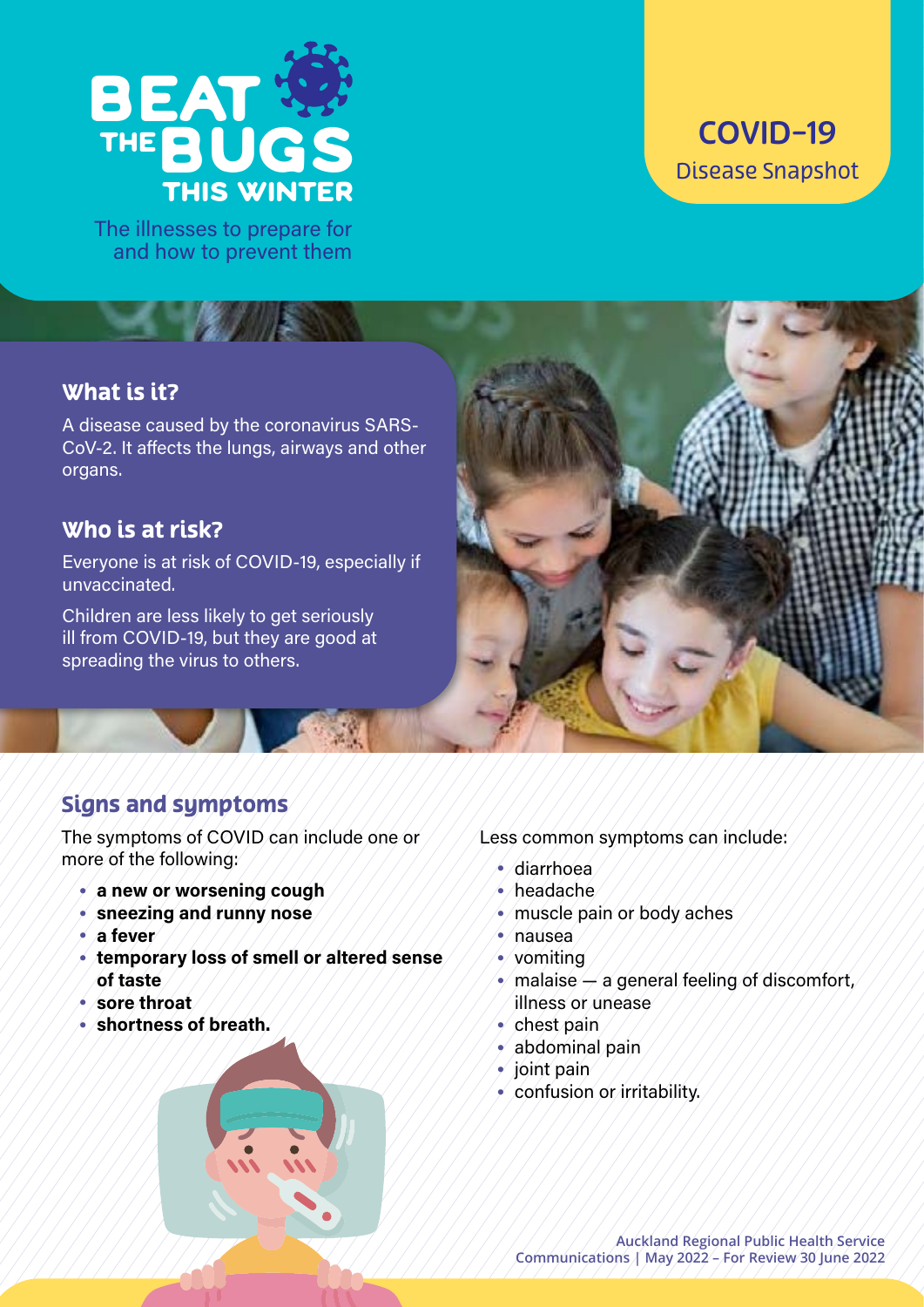# How to prevent it

#### **Vaccination is the best protection against COVID-19.**

Everyone in New Zealand aged 5 or over can get a free COVID-19 vaccine. It doesn't matter what your visa or citizenship status is.

- **People 18 and older** should have two doses of the vaccine, at least three weeks apart – and then a booster around three months after their second dose.
- **16 and 17-year-olds** can now also get a booster if it's been six months since they had their primary course of the vaccine.
- **Children aged 5-11** should have should have two doses, at least eight weeks apart. Children receive a smaller dose and volume of vaccine, and it is given with a smaller needle.

Healthy habits are also important for preventing spread of the virus:

- Wear a mask  $\neq$  especially inside they stop particles spreading when someone speaks, laughs, coughs or sneezes.
- Stay home if you are sick.
- Wash and dry your hands well and often.
- Cough and sneeze into your elbow.
- Clean or disinfect shared surfaces regularly.
- Keep inside spaces well ventilated (e.g. open windows) to improve airflow and reduce the risk of transmitting the virus.



# What to do if you get symptoms

Go, or stay at, home and immediately take a test.

# What to do if you test positive

People who test positive need to self-isolate for a full 7 days, with Day 0 being the day they first got symptoms or tested positive – whichever came first.

People who live in the same house as a person with COVID-19 are called Household Contacts. They also need to self-isolate - starting and finishing on the same day as the person with COVID. Household Contacts also need to have a test on Day 3 and Day 7 of their isolation. Or sooner if they start getting symptoms.

People are not considered Household Contacts (and do not need to self-isolate) if they have already had COVID-19 and it is less than 90 days since they had the virus.

# Where to find more information

#### **Healthline: 0800 358 5453**

24/7 service with interpreters available

**Pacific Community Support Line: 0800 31 13 31**  for families affected by COVID-19 and needing social support to safely self-isolate

**Māori Community Support Line: 0800 696 724**  for families affected by COVID-19 and needing social support to safely self-isolate

**[www.covid19.govt.nz](https://covid19.govt.nz/)**

information available in a variety of languages

#### **[www.nrhcc.health.nz](http://www.nrhcc.health.nz/)**

testing, self-isolation, and vaccination information - available in Te Reo and Pasifika languages

**[www.preparepacific.nz](http://www.preparepacific.nz/)** information available in Pasifika languages

**[www.arphs.health.nz](http://www.arphs.health.nz/)** Auckland Regional Public Health Service

**[temahau.govt.nz/covid-19](https://temahau.govt.nz/covid-19)** Ministry of Education site with COVID information for early learning services and schools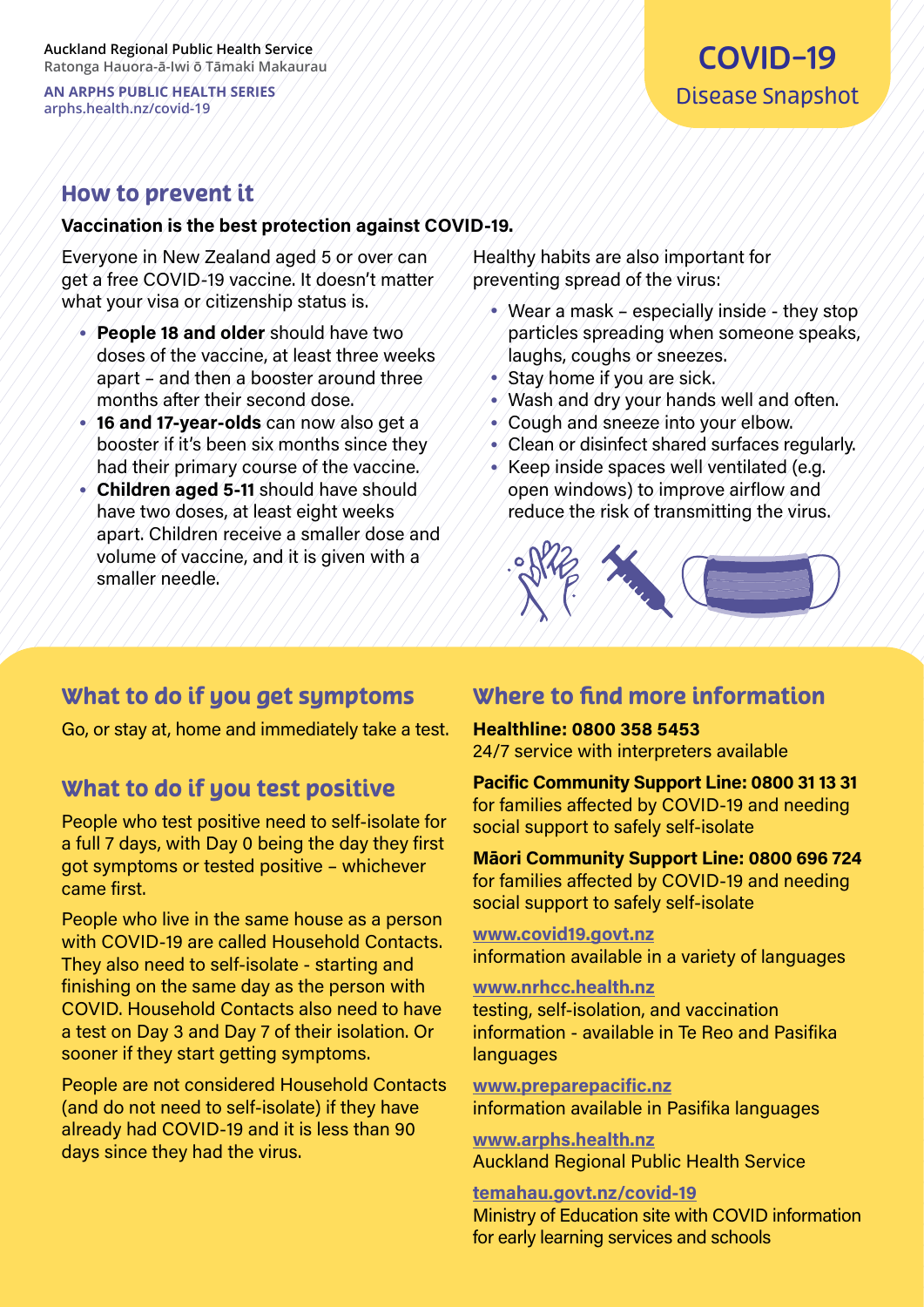<span id="page-3-0"></span>

SCI

The illnesses to prepare for and how to prevent them

> Staff, students and children **who are well** and come from a household with no active cases of COVID-19 can attend as normal.

> > If someone at your school or service **develops COVID-19 symptoms**

**Send them home with a Rapid Antigen Test (RAT)** Ask them to do the test once they are home

If **negative**, but they are still sick, they should do another RAT 48 hours later. They can return to your school/ELS 24 **hours after their symptoms end** if they are feeling well and their RATs have been negative.

If **positive**, they and everyone in their household will need to **isolate for 7 days** (unless the household member/s have already had COVID in the past three months).

The 7 days start from the day the symptoms began or the person tested positive (whichever was first).

It can be helpful to alert your school/ELS community. This allows people to be more vigilant for symptoms and reminds them to get tested if any develop. You can also direct them to Healthline (0800 358 5453) for free health advice and information. This is a 24/7, free service with interpreters available.

# More information

**Unite against COVID [www.covid19.govt.nz](https://covid19.govt.nz/) Auckland Regional Public Health Service Ware With Warphs.health.nz Ministry of Health** [www.health.govt.nz/covid-19](http://www.health.govt.nz/covid-19) **Northern Region Health Coordination Centre** [nrhcc.health.nz](https://nrhcc.health.nz/)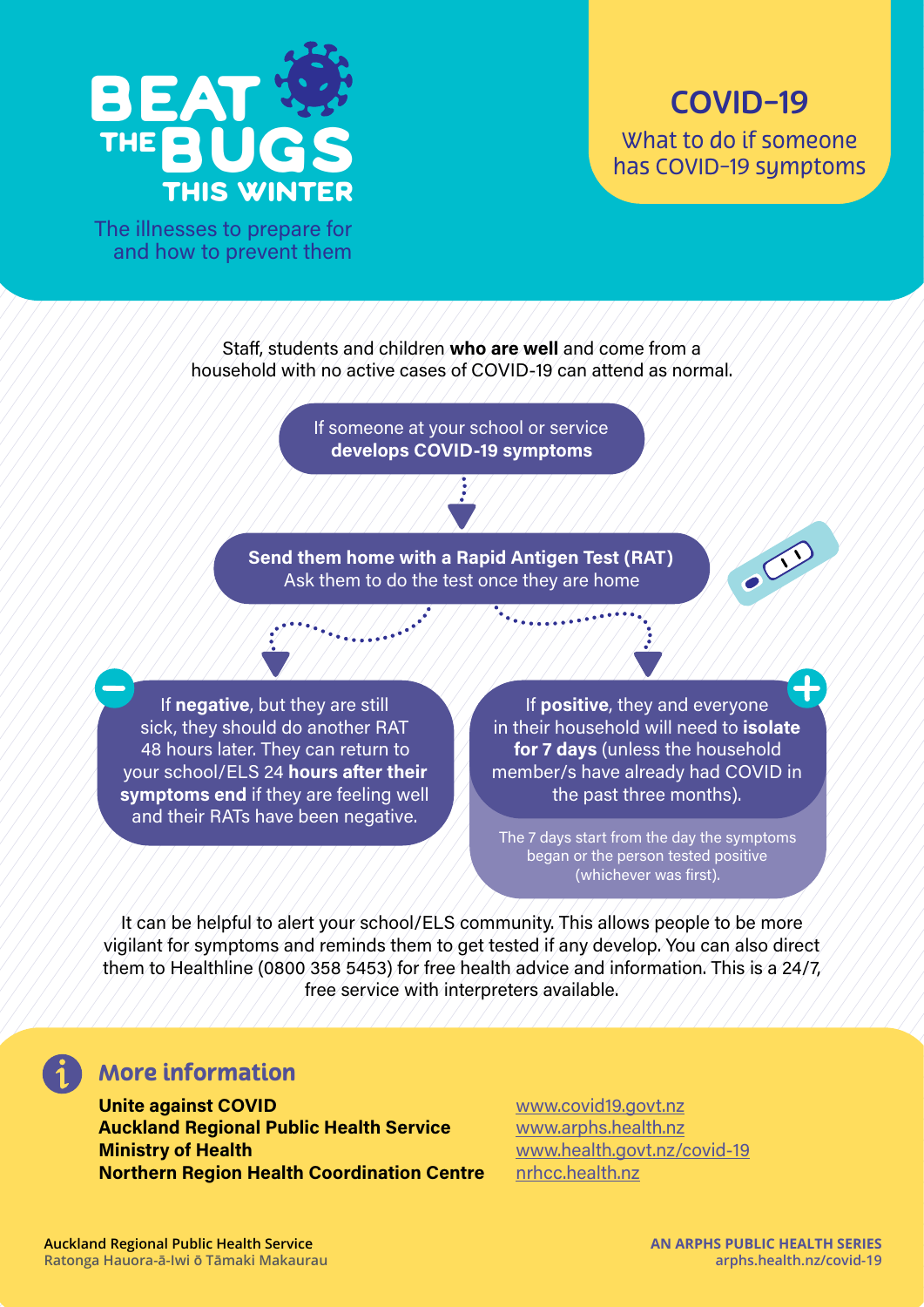<span id="page-4-0"></span>

The illnesses to prepare for and how to prevent them

#### What should we do if we get a COVID-19 case at our Early Learning Service or school?

If a child/student or staff member tests positive for COVID-19, they and the people they live with will need to stay at home in self-isolation for 7 days.

Their 7 days starts at Day 0 – which is the day their symptoms started, or the day they tested positive for COVID-19 if they didn't have symptoms.

If they still have symptoms after the seven days, they should continue to stay at home until 24 hours after their symptoms have stopped and they feel well.

It can be helpful to alert your school community if you have a case, especially as numbers in the community start to decrease. This allows people to be more vigilant for symptoms and reminds them to get tested if symptoms develop (especially those who have not had COVID-19 or if it has been 28 days since they have recovered). You can also direct them to Healthline (0800 358 5453) or the websites listed above for more information.

You do not need to close your service/school (unless your staffing ratios require it).

#### Can an ELS or school teacher be exempted from their 7-day self-isolation period if they are a Household Contact and we are short on staff?

People deemed 'critical workers' may qualify for an exemption to return to work if they are a Household Contact of someone with COVID-19. But they must:

- Be fully vaccinated
- Have no symptoms
- $\bullet$  Have returned a negative rapid antigen test (RAT) unsupervised before each day/shift they work during their isolation period
- Follow specific health protocols.

Under the scheme, they can only attend work – they cannot go anywhere else. When they are not at work, they must self-isolate (more information is available here: [https://covid19.govt.nz/testing-and-tracing/](https://covid19.govt.nz/testing-and-tracing/contact-tracing/critical-workers/#critical-services-included-in-the-exemption-scheme/) [contact-tracing/critical-workers/#critical-services-included-in-the-exemption-scheme\)](https://covid19.govt.nz/testing-and-tracing/contact-tracing/critical-workers/#critical-services-included-in-the-exemption-scheme/).

Workers employed in an early learning service, kura or school may be covered by the Exemption Scheme if the service, kura or school would otherwise be unable to supervise those children/students who need to attend. However, this is assessed on a case-by-case and day-by-day basis (as staffing numbers are likely to change daily). Talk to your Ministry of Education liaison to find out more.

Those participating in the scheme are eligible to access free RATs.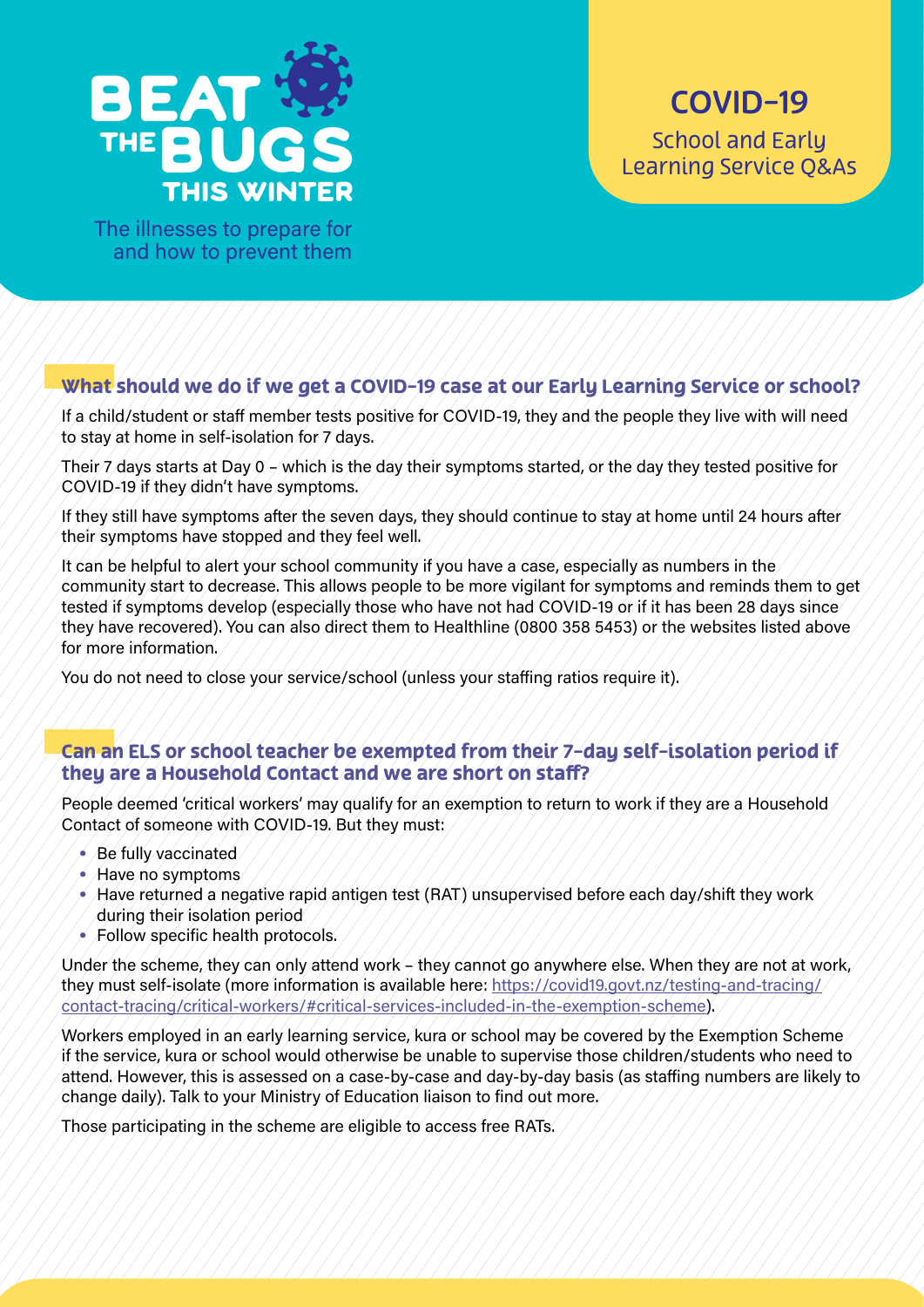# COVID-19 School and Early Learning Service Q&As

#### A parent/caregiver has COVID-19 but is continuing to send their child to our service/ school. Is this OK?

If a child or staff member lives in a household with someone who has COVID-19, they are considered a Household Contact. Household contacts need to stay home in self-isolation for seven days. Their Day 0 will be the same as the Day 0 of the person who has COVID-19. They should also have a COVID-19 test at Day 3 and Day 7.

They can return to your service/school after the 7 days, as long as they are well and haven't tested positive for COVID-19 during their self-isolation. It is a good idea to check that they have had their 2 Rapid Antigen Tests during their isolation period before they come back.

#### Do we have to do a deep clean if we've had a COVID case at our ELS/school?

No, but increasing air flow and appropriately cleaning and disinfecting surfaces will help to reduce the transmission of COVID-19.

More advice on cleaning is available here: [https://www.health.govt.nz/covid-19-novel-coronavirus/covid-](https://www.health.govt.nz/covid-19-novel-coronavirus/covid-19-health-advice-public/covid-19-general-cleaning-and-disinfection-advice#:~:text=First%20clean%20surfaces%20and%20objects,area%20that%20has%20been%20cleaned)[19-health-advice-public/covid-19-general-cleaning-and-disinfection-advice#:~:text=First%20clean%20](https://www.health.govt.nz/covid-19-novel-coronavirus/covid-19-health-advice-public/covid-19-general-cleaning-and-disinfection-advice#:~:text=First%20clean%20surfaces%20and%20objects,area%20that%20has%20been%20cleaned) [surfaces%20and%20objects,area%20that%20has%20been%20cleaned.](https://www.health.govt.nz/covid-19-novel-coronavirus/covid-19-health-advice-public/covid-19-general-cleaning-and-disinfection-advice#:~:text=First%20clean%20surfaces%20and%20objects,area%20that%20has%20been%20cleaned)

#### If our entire ELS has been affected by an outbreak of COVID, can we be confident that we will be safe from COVID in the three months afterwards?

No, there is no guarantee that your centre will not be affected again. It is theoretically possible to get COVID-19 more than once – and this is especially the case if new variants emerge.

#### Should our staff continue to wear masks, even at Orange?

Yes, wearing masks is strongly recommended. They are an easy but really effective way to prevent the virus spreading from person to person through the air – especially when you're indoors.

They stop virus particles spreading when someone speaks, laughs, coughs or sneezes. They can also help protect you from the spread of other winter illnesses like Influenza.

The best masks are surgical masks and N95 masks. If using cloth masks, make sure they have three layers of breathable fabric, change them when wet, and wear a new mask (or one that has been thoroughly washed and dried) each day.

If you have COVID, wearing a mask around home when you may come close to others is important; get them to wear a mask too.

Wearing masks does not affect breathing or oxygen levels in healthy people.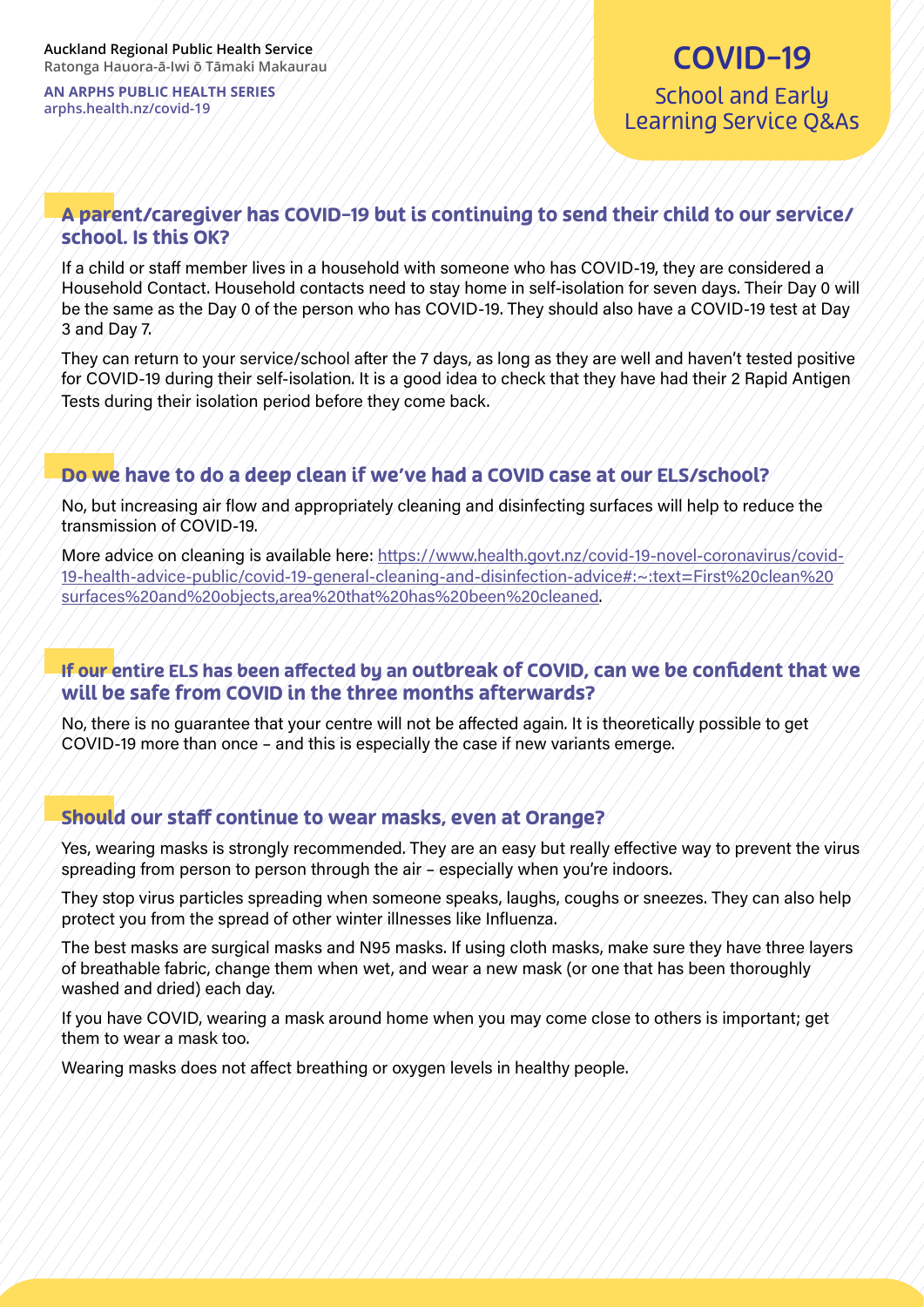# COVID-19 School and Early Learning Service Q&As

#### Are early learning services/schools able to access supplies of Rapid Antigen Tests (RATs)?

Yes. More information about the distribution of RATs to early learning services and schools is available here: <https://temahau.govt.nz/covid-19/general-advice-sector/rapid-antigen-tests#provision-of-rat-kits>. RATs can be used to test staff and children/students with symptoms and should be carried out at home (e.g. if a symptomatic child is collected and taken home by their parent/caregiver).

#### Some parents believe it is unsafe to send their children to an early learning service while there is COVID in the community. What advice can we give them?

Attending school and early learning services is vital to children's educational and social development and wellbeing. And face-to-face learning is best for children and young people.

New Zealand has high rates of vaccination, especially in the education sector, providing a strong level of protection for staff, children and the wider community. And children are less likely to get seriously unwell even if they do get COVID-19.

Other protective measures in place in education settings, such as hand washing, robust cleaning practices and mask wearing, provide extra layers of protection too.

#### During winter children always have runny noses. Should they be kept at home because it is one of the symptoms of COVID? What kind of runny nose should we be concerned about?

Children with COVID-like symptoms should remain at home and have a Rapid Antigen Test (RAT). If they test negative but still have symptoms, a second RAT should be performed every 48 hours. They can return to learning when they have been symptom-free for 24 hours (as long as their RATs have all been negative).

#### What can we do to reduce the risk of COVID-19 at our early learning service and in our local community?

- Encourage booster vaccinations among your staff.
- $\bullet$  Encourage vaccination and boosters among your aiga/whanau along with practical tips, like advice on where to find the nearest vaccination centre.
- Teach good hand hygiene to your children from early on.
- Wear and encourage the use of face masks.
- Be public health champions! Keep up regular communication with parents and caregivers, with reminders about:
	- $\sim$  The importance of hand-washing
	- $\sim$  The symptoms of COVID-19 and how to test for it
	- $\sim$  When to self-isolate (at the first sign of symptoms)
	- $\sim$  The importance of enrolling with a local doctor and knowing that Healthline is available for free, 24/7 health advice.
	- The importance of vaccination, including against other vaccine-preventable illnesses such as measles and pertussis (whooping cough).
	- Preparing and having a plan for what to do if your household needs to self-isolate.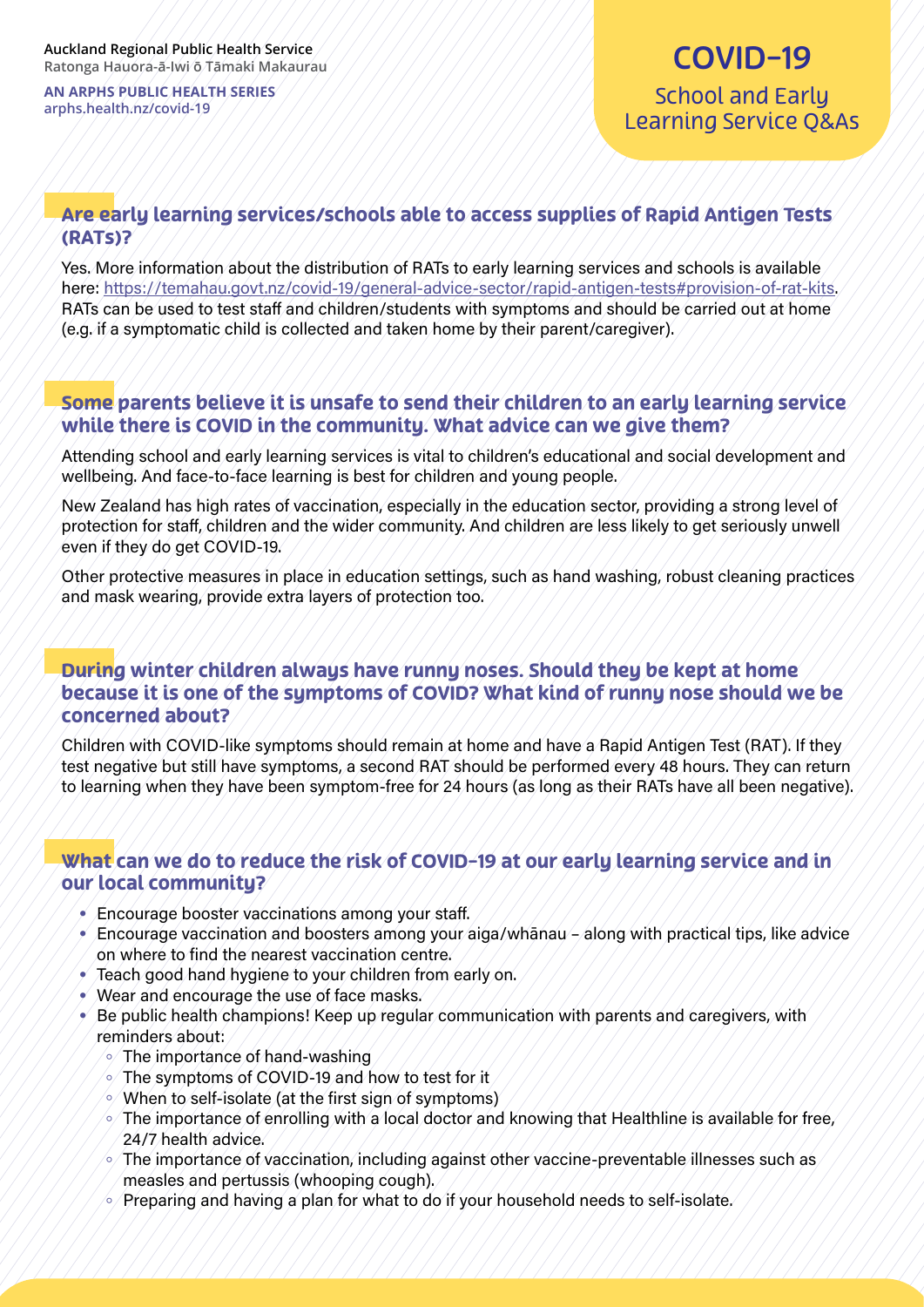<span id="page-7-0"></span>

The illnesses to prepare for and how to prevent them

#### Who can get the COVID-19 vaccination?

Everyone in New Zealand aged 5 or over can get a **free** COVID-19 vaccine. It doesn't matter what your visa or citizenship status is.

#### How many doses of vaccine should you have?

- **If you're over 18**, you should have two doses of the vaccine, at least three weeks apart and then a booster around three months after their second dose.
- **If you have children aged 5-11**, they should have should have two doses, at least eight weeks apart. Children receive a smaller dose and volume of vaccine, and it is given with a smaller needle.
- And just recently boosters were approved for **16 and 17-year-olds**. They should now get a booster if it's been six months since they had their second dose of the vaccine.

#### What about pregnant women?

Yes, if you're pregnant you can – and should – get the COVID vaccination.

If you catch COVID-19 when you're pregnant, you're more likely to become very unwell — so it's a good idea to get vaccinated and boosted.

The vaccine also protects your baby as there is evidence that babies can be protected by their mother's being vaccinated.

#### So the vaccine is safe for pregnant women?

Millions of pregnant people have been vaccinated around the world. Data shows no evidence that the vaccine is associated with an increased risk of miscarriage during pregnancy, and no additional safety concerns have been raised.

The Pfizer vaccine does not contain a live virus or any ingredients that are harmful to pregnant people or their babies.

#### What about women who are breastfeeding?

The studies show us there are no additional safety concerns or issues with continuing to breastfeed after vaccination.

Breastfeeding supports the development of a healthy immune system, and if you are vaccinated against COVID-19, there is evidence that you can provide extra protection for your baby through your breastmilk.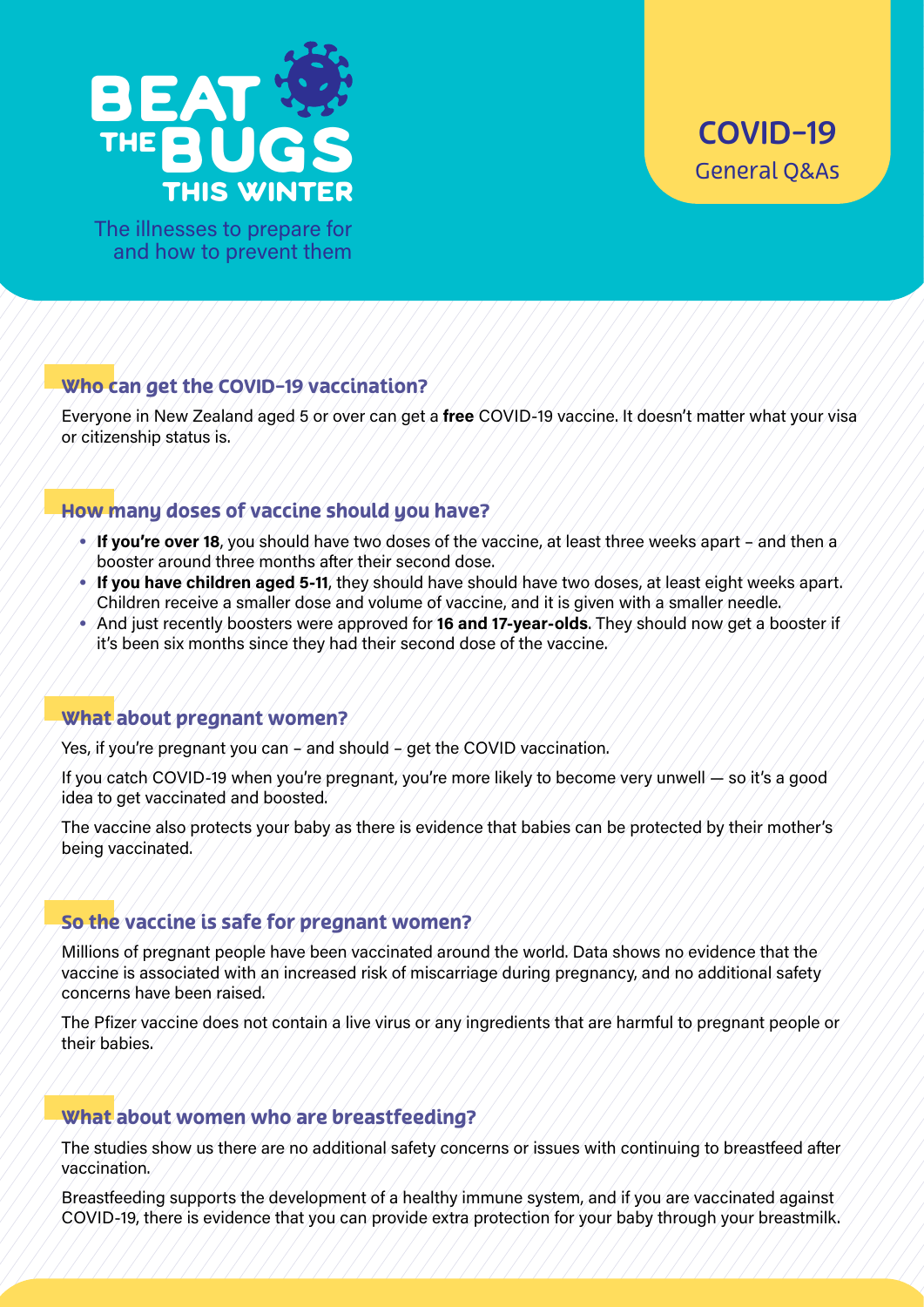#### Where can you get vaccinated?

There are lots of options for where to get vaccinated:

- There are vaccination centres including two Pacific-led vaccination centres and five Māori-led vaccination centres – across Auckland.
- There are pharmacies offering vaccination.
- You can go to your usual doctor.

You can find all of the vaccination centre locations on-line at [www.nrhcc.health.nz.](http://www.nrhcc.health.nz/)

#### How do you book for a vaccination?

- You can book your vaccine by calling **0800 28 29 26** this line is available from 8am to 8pm, seven days a week, and has interpreters.
- Or you can book on-line at: [bookmyvaccine.nz](https://bookmyvaccine.covid19.health.nz/)
- But you can also just walk-in or drive up to one of the Auckland vaccination centres during their opening hours. You can find all of the vaccination centre locations on-line at [www.nrhcc.health.nz](http://www.nrhcc.health.nz/).

#### When should you get tested for COVID-19?

• If you have cold, flu or COVID-19 symptoms you should get a test. If you are unsure, you can talk to your doctor or call Healthline on **0800 358 5453**.

#### How do you get tested for COVID-19?

The easiest way to get a COVID test if you have symptoms or live with someone with COVID is to order a Rapid Antigen Test, or RAT, that you can do yourself at home.

#### Where can you get the RAT testing kits from?

- Call **0800 222 478 and choose Option 3**. This number operates from 8am to 8pm every day.
- You'll be told which Community Testing Centre to collect your kit from. You can also visit one of the testing centres if you need help to do the test.
- Your doctor may also offer COVID-19 testing; call them to find out.

#### Do you have to pay for the RAT tests?

The test is free if you have COVID symptoms, you're a household contact (that means you live with someone with COVID), or you have been asked by a health professional to get a test.

Some people, like critical workers, can also get free RAT tests.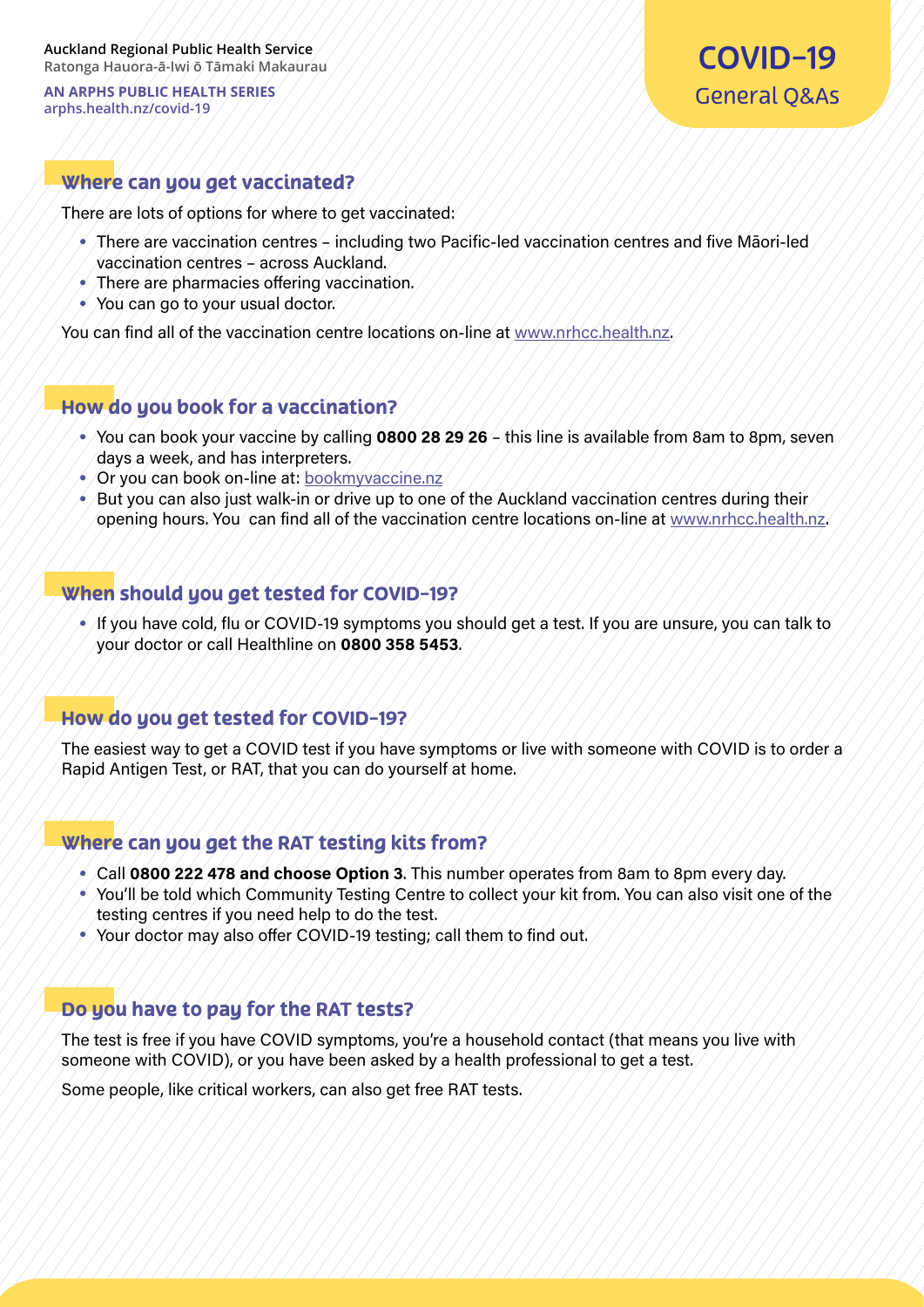#### What happens if I get a positive COVID-19 test result?

If you test positive for COVID-19, there are four things you need to do:

1. Step 1 is to report your positive result. The easiest way to do this is to call **0800 222 478** and choose option 3. You can also report someone else's result on their behalf.

Once you've reported your result, you'll receive a txt telling you what to do next, and how to access any support you need.

2. Step 2 is to self-isolate at home for 7 days. This reduces the risk of spreading the virus to others. Your 7 days starts at Day 0 – which will be either the day your symptoms started, or the day you tested positive.

The people you live with are called Household Contacts – and they'll need to isolate too.

- 3. Step 3 is to tell the people you spent time with such as workmates, the people you live with, school or early learning service…People you've spent time with may get sick too, so they need to know to watch out for symptoms.
- 4. Step 4 is to look after yourself! If you need any advice on how to treat your symptoms, or you feel like you're getting worse – talk to your doctor or call Healthline or 0800 358 5453. If it's an emergency – for example, you're having chest pain, or difficulty breathing - or if someone in your house is very drowsy or difficult to wake up – **dial 111** immediately for an ambulance. You don't have to pay for COVID-related medical costs and they are available for anyone regardless of residency or citizenship.

#### What does self-isolation mean?

Self-isolation means staying at home for the whole seven days. You shouldn't have visitors, or go out to work, school or the supermarket.

If you can, try and stay separate from the people you live with. This is to stop the virus from spreading.

You shouldn't prepare food for the people you live with, or share items like towels or toothbrushes.

#### What do you do if you need to get food or medicine?

You could ask friends or family to get these items and leave them for you on your doorstep, or get supplies delivered.

There is also support available for people in self-isolation who need it. When you report your positive result, you'll be told who to contact if you need help with things like finances, food and medication. Information about the support available can also be found at [nrhcc.health.nz/covidcare/help-and-support](https://nrhcc.health.nz/covidcare/help-and-support/).

You can also call Healthline 0800 358 5453 or the Pacific Community Support number (0800 31 13 31) or Māori Community Support number (0800 696 724).

#### What happens at the end of the 7 days? Do you need to have a negative test before you can leave self-isolation?

You do not need a test to leave isolation. As long as you have finished your seven days, and you are symptom-free, you can finish self-isolating.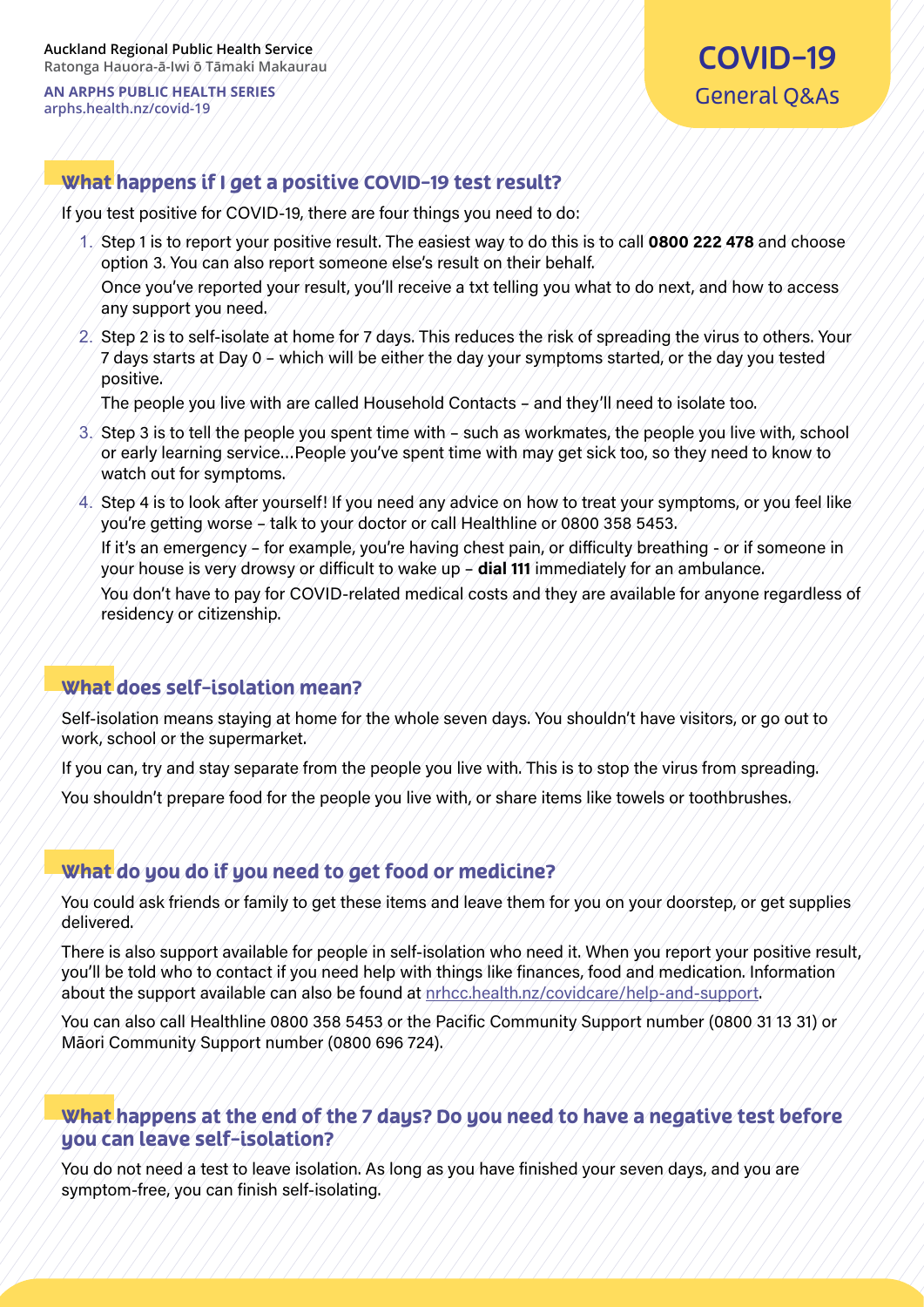#### What do you do if you're still sick after finishing your 7 days' self-isolation?

If you are still sick, stay home until 24 hours after your symptoms have gone, and you are well.

#### If you have COVID, how long do the people you live with have to isolate for?

The people you live with (Household Contacts) need to start and finish their self-isolation at the same times as you do. They also need to have a test on Day 3 and Day 7 of their isolation. Or sooner if they start getting symptoms.

If someone you live with has already had COVID-19 - and it is less than 90 days since they had the virus they do not need to self-isolate.

#### If you are self-isolating as a household contact of someone with COVID-19, and then someone else in your house tests positive too, do you have to re-start your selfisolation?

No. You will continue to self-isolate for the same time as the first case in the house. You do not need to restart your self-isolation, unless you become a case yourself.

After the isolation period for the first case in the household ends, there is a 10-day window during which no Household Contacts of the original case can be reclassified as Household Contacts. But after that ten days, the usual rules apply (i.e. if a new household member – not the original case – tests positive, they and all other Household Contacts who have not become cases themselves must isolate for 7 days).

#### How sick can you get with COVID?

Most people with COVID-19, especially if they are fully vaccinated and boosted, are likely to have a mild to moderate illness and will be able to look after themselves at home.

But in an emergency – for example, if you're having chest pain, or difficulty breathing - or if someone in your house is very drowsy or difficult to wake up – dial 111 immediately for an ambulance.

You don't have to pay for COVID-related medical costs.

#### If you, or someone you live with, has COVID and starts to get really sick while in isolation, what should I do?

If it's an emergency – for example, you're having chest pain, or difficulty breathing - or if someone in your house is very drowsy or difficult to wake up – dial 111 immediately for an ambulance.

For less urgent help on how to treat your symptoms, or if you feel like you're getting worse, talk to your doctor or call Healthline or 0800 358 5453.

You don't have to pay for COVID-related medical costs.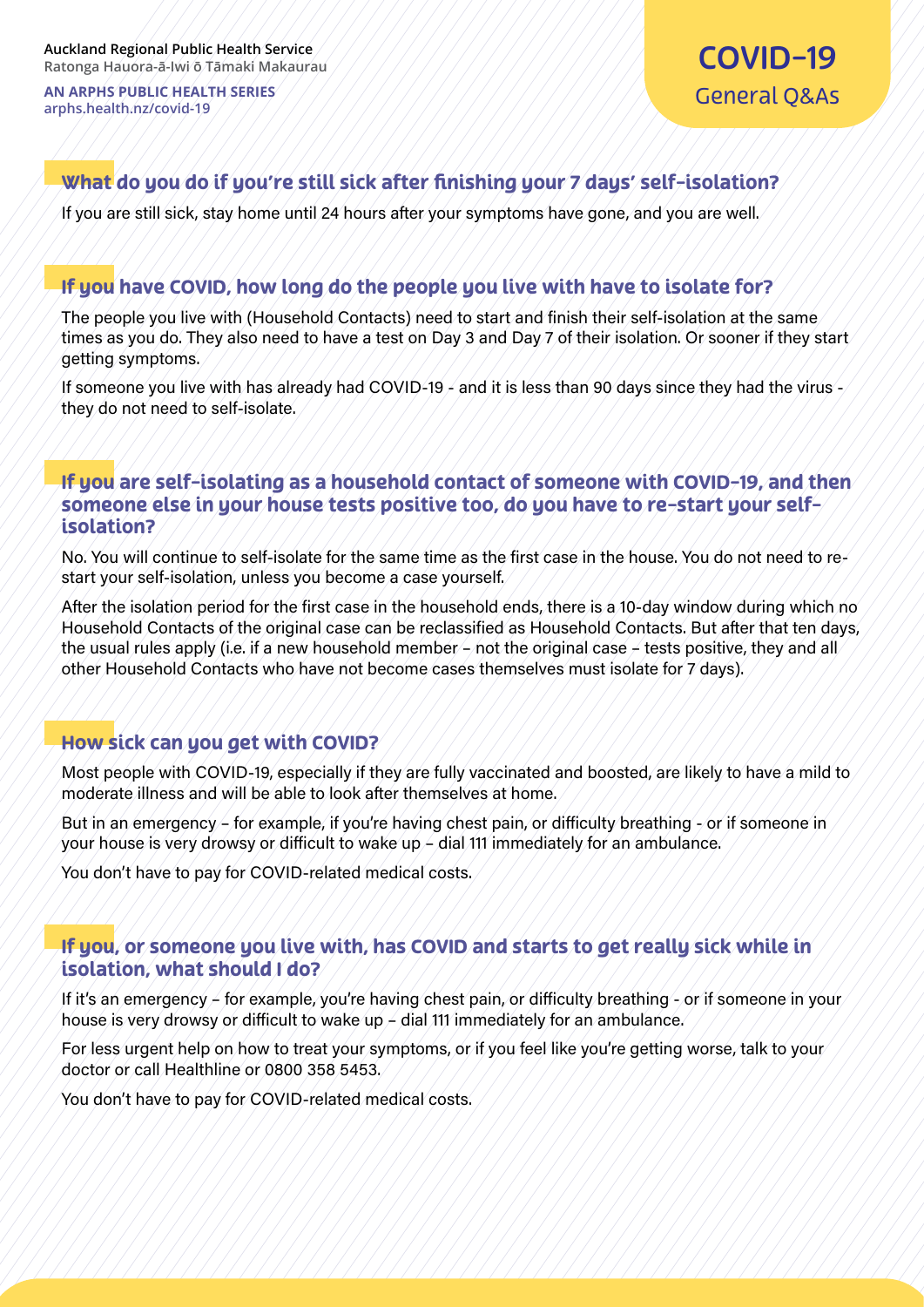#### What food and financial help is available if you have to isolate and can't work?

There is support available for people isolating at home who need it. Call Healthline 0800 358 5453, the Pacific Community Support number (0800 31 13 31) or Māori Community Support number (0800 696 724). Contact details for all of the agencies offering support to Auckland whānau isolating due to COVID-19 are available here: [nrhcc.health.nz/covidcare/help-and-support.](https://nrhcc.health.nz/covidcare/help-and-support/)

#### Should we still be scanning and keeping a record of the places we visit?

It's still a good idea to keep track of the people you've been with and the gatherings you've attended, such as maraes, places of worship, faith and social gatherings – and high-risk settings like hospitals or aged care or disability facilities.

This can help us to stop the virus spreading and protect vulnerable people.

#### What's the best way to keep track of where we've been and who we've been with?

- If you've been using the NZ COVID Tracer app on your mobile phone keep using it, and make sure you have the Bluetooth tracing turned on.
- People with Bluetooth tracing turned on will get an alert if they've been near another app user who tests positive for COVID. It is safe, private and anonymous
- $\bullet$  The app also has lots of useful links and useful information like how to get RAT tests, book your vaccination and record your test results.

#### What should you do if you don't have a mobile phone or the app?

If you don't have the app, you can keep a manual record. The most important things to make a note of are:

- where you went
- $\bullet$  when you went there.
- who you met.

#### Apart from vaccination, what can you do to protect yourself against COVID and other winter illnesses?

Keep wearing a mask - they stop particles spreading when someone speaks, laughs, coughs or sneezes.

Practise good hygiene habits:

- Stay home if you are sick.
- Wash and dry your hands well and often
- Cough and sneeze into your elbow
- Clean or disinfect shared surfaces regularly
- Keep indoor spaces well ventilated (open windows etc) to improve airflow and reduce the risk of transmitting viruses.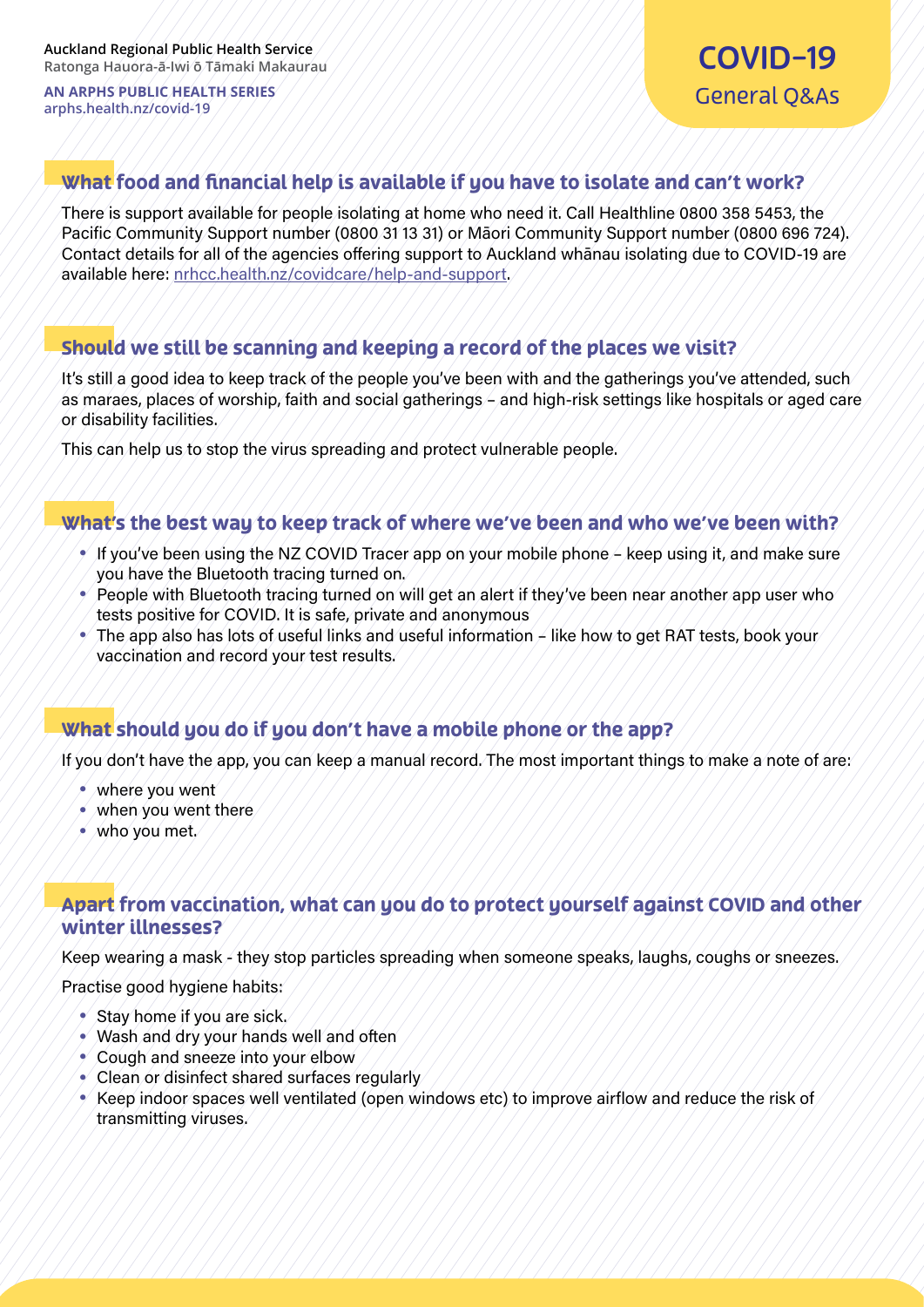#### What should you do to prepare for COVID?

The most important thing to do is to get vaccinated.

But you can also prepare so that you have what you need if you do get the virus and need to self-isolate:

- Make sure you have basic medical supplies like pain relief (Panadol or Pamol), a thermometer and your regular medications to help manage your symptoms.
- Plan for who can safely deliver essential supplies like food and groceries, if you have to isolate.
- Set up a support network. If you have friends or family who are self-isolating, reach out and ask if they need anything dropped off, or if there is anything you can do to help.
- Have personal information ready, including: full names, birth dates/ages, NHI numbers, medical conditions and prescriptions, GPs/Health providers and other emergency contact details.
- Prepare instructions for pets, plants or paying bills, just in case you need to recover away from home.

You can download an Isolation Plan from the [www.covid19.govt.nz](https://covid19.govt.nz/) website.

#### Is it possible to get COVID again if you've already had it?

Yes, it is theoretically possible to get COVID more than once.

It is not yet known how long our immunity lasts for so there is a chance you could get COVID more than once – especially if the virus changes and we get different variants.

#### If you've already had COVID, then someone you live with gets it, do I still need to isolate?

If you live with someone who has COVID-19, but you've already had COVID yourself, you do not need to isolate unless it has been 90 days or more since you had the virus.

#### If you've already had COVID, do you still need to get vaccinated?

Yes. Getting vaccinated will help to protect you against COVID, even if you've already had the virus.

You should wait until three months after you have recovered to get your vaccination. If you tested positive, but didn't have symptoms, you can get vaccinated three months after the date of your positive test.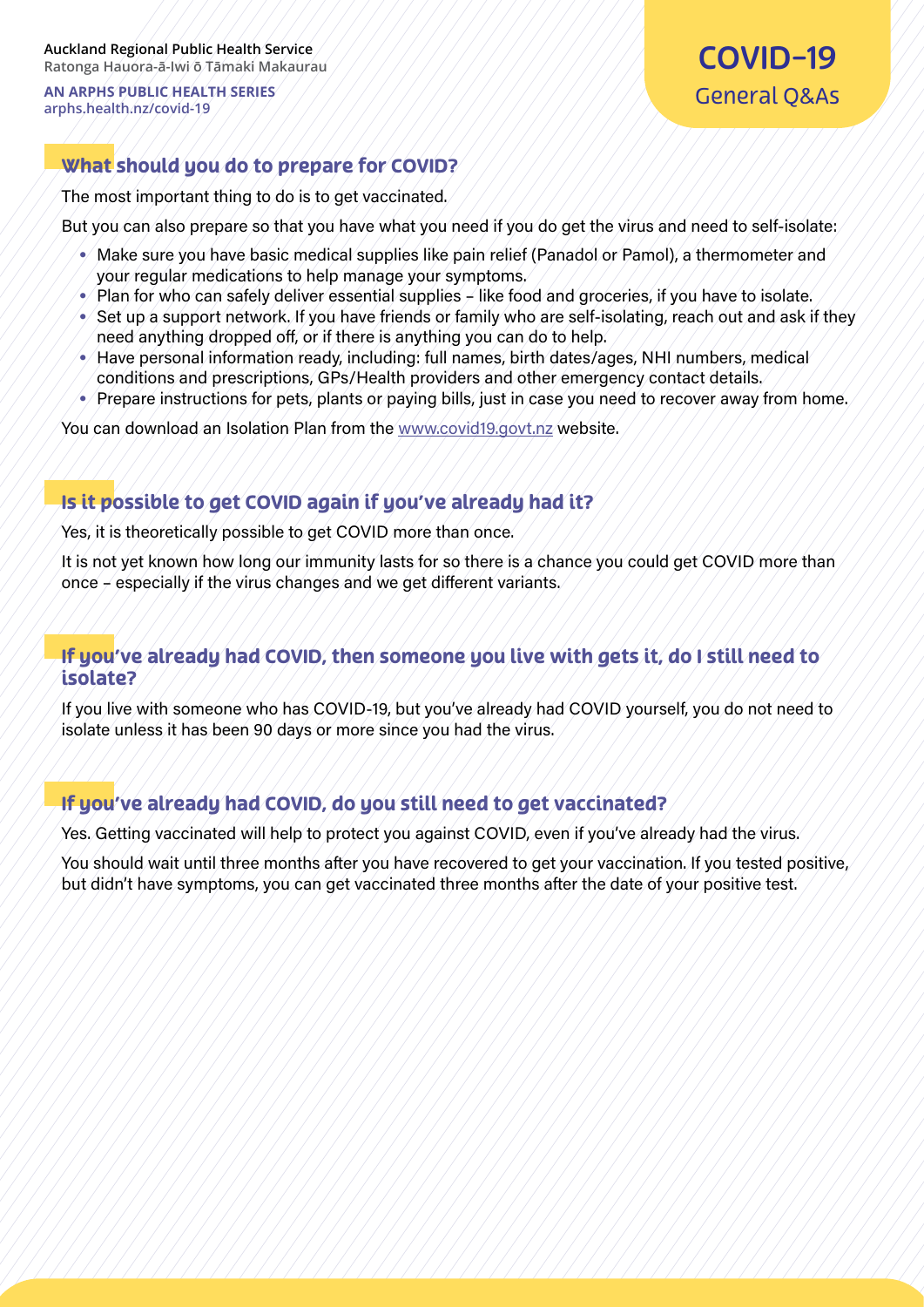<span id="page-13-0"></span>

The illnesses to prepare for and how to prevent them

# Information to share with your ELS or school community

In the following pages is sample copy that you can include in communications with your school, kura, ELS, kohanga or language nest community - for example, via newsletters, email or your website.

#### **There is a shorter and longer version for use according to the space you have available.**

You may also wish to use extracts from the material above to inform your communications.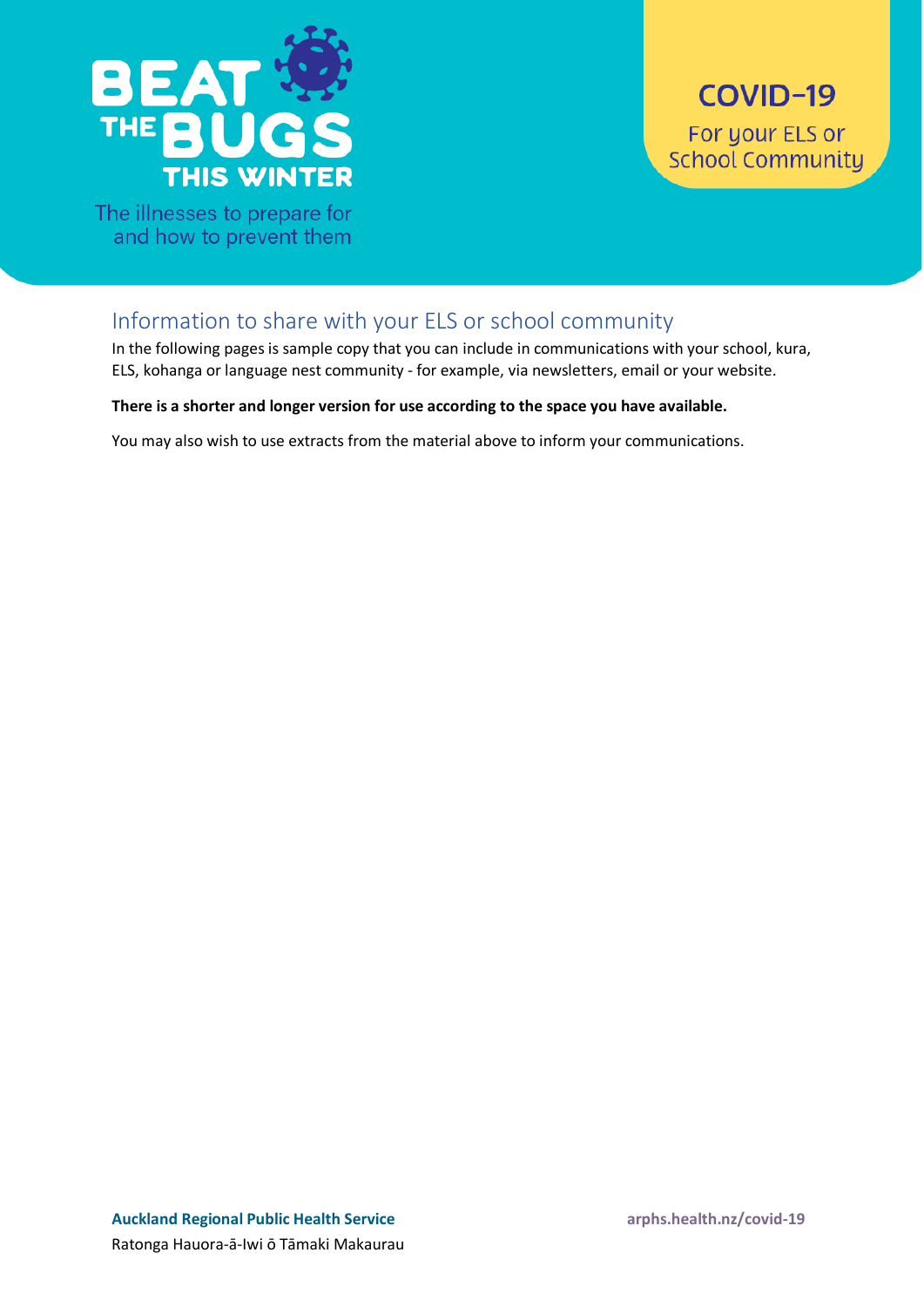#### **Version 1 - Shorter copy:**

#### Stay alert: COVID-19 will still be with us this winter

COVID-19 will still be in the community this winter so stay alert - even if you've had it before.

Remember these five important tips from Auckland Regional Public Health Service:

- 1. **Be vaccinated.** Vaccination is the best protection against getting very sick from COVID-19. Everyone aged 5 or over can get **free** COVID-19 vaccinations. It doesn't matter what your visa or citizenship status is.
- 2. **Keep up healthy habits:** Healthy habits can protect you from lots of winter illnesses not just COVID-19. They include washing and drying your hands well and often, wearing a mask (especially inside), and coughing/sneezing into a tissue or your elbow – not your hands.
- 3. **Be alert for symptoms:** If you or anyone in your household has any cold or flu-like symptoms, stay at home and free-call Healthline: **0800 358 5453**. They will tell you what to do, including how to get a test. Healthline is available 24/7, with interpreters available.

In an emergency (for example if someone is having difficulty breathing), immediately dial 111 for an ambulance. COVID-related medical care is free.

- 4. **Stay home if you live with someone with COVID-19:** Everyone living in a household with someone who has COVID-19 needs to isolate for seven days – not just the person with COVID. Please do not send your child in if they live with someone who has COVID-19, even if they are well.
- 5. **Check: is your whānau up-to-date?** Now's a good time to check that your whānau is protected against other diseases like measles, mumps, rubella and pertussis (whooping cough). With New Zealand's borders re-opening, there's a greater risk of serious diseases like measles arriving here. Talk to your doctor, or check your own health records (such as your Plunket or Well Child/Tamariki Ora book) to see if everyone's up-to-date with their immunisations.

# For more COVID-19 information and advice

Call:

• **Healthline: 0800 358 5453** (a free, 24/7 service with interpreters available)

Or visit:

- **Unite against COVID** [covid19.govt.nz](https://covid19.govt.nz/)
- **Auckland Regional Public Health Service** [www.arphs.health.nz](http://www.arphs.health.nz/)
- 
- **Northern Region Health Coordination Centre** [nrhcc.health.nz](https://nrhcc.health.nz/)

• **Ministry of Health** [www.health.govt.nz/covid](http://www.health.govt.nz/covid-19)-19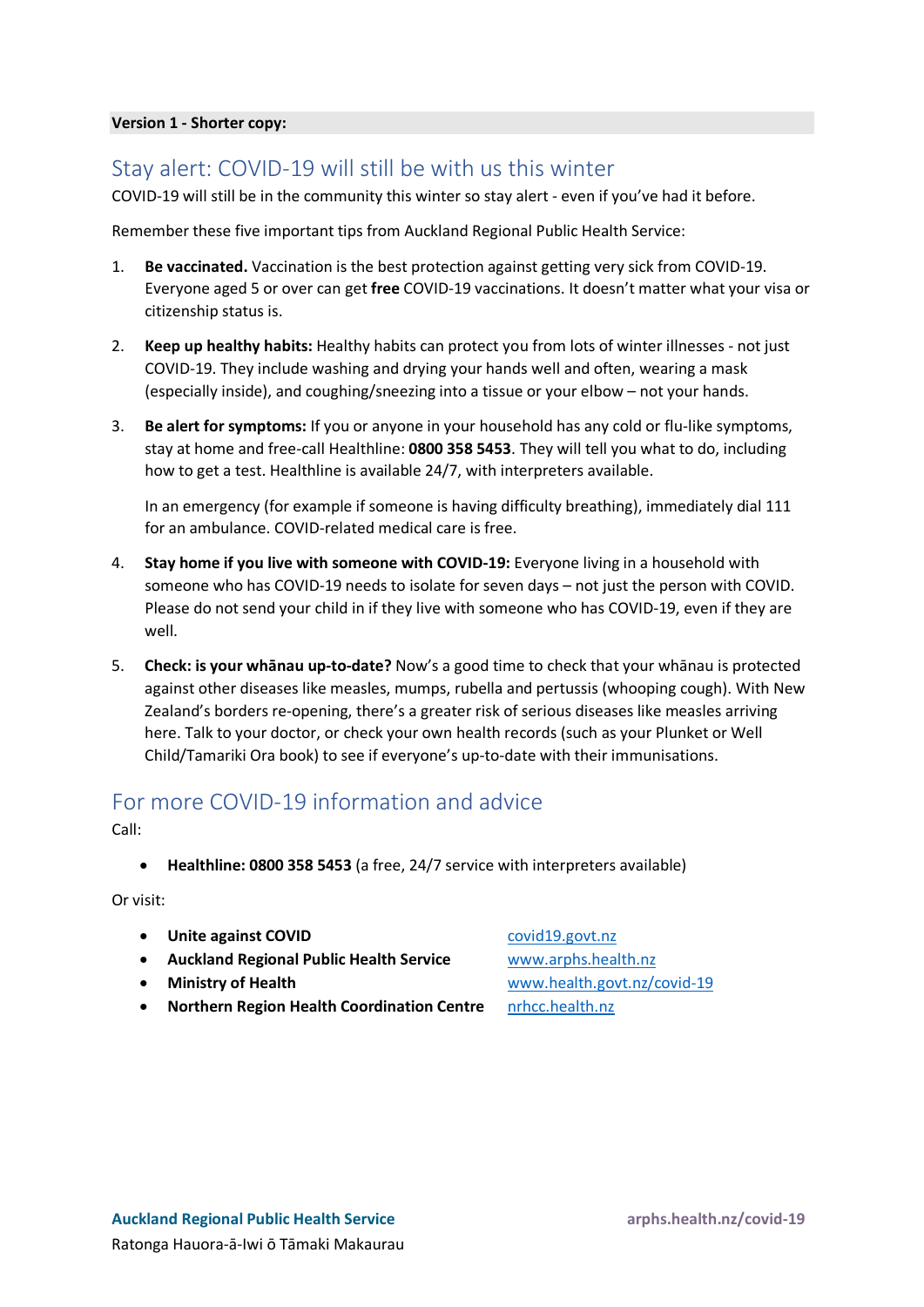#### **Version 2: Full copy:**

#### Stay alert: COVID-19 will still be with us this winter

COVID-19 will still be in the community this winter so stay alert - even if you've had it before.

Remember these five important tips from Auckland Regional Public Health Service:

- 1. **Be vaccinated.** Vaccination is the best protection against getting very sick from COVID-19. Everyone aged 5 or over can get **free** COVID-19 vaccinations. It doesn't matter what your visa or citizenship status is.
	- **Children aged 5-11** should have should have two doses, at least eight weeks apart. Children receive a smaller dose and volume of vaccine, and it is given with a smaller needle. Children do not receive a booster.
	- **16 and 17-year-olds** can now also get a booster if it's been six months since they had their first two doses of the vaccine.
	- **People 18 and older** should have two doses of the vaccine, at least three weeks apart and then a booster around three months after their second dose.

The third dose is called a 'booster' because it 'boosts' your immunity and gives you greater protection. It's important to have it if you're eligible.

- 2. **Keep up healthy habits:** Healthy habits can protect you from lots of winter illnesses not just COVID-19. They include:
	- Washing and drying your hands well and often
	- Wearing a mask especially inside. They stop the virus spreading when someone speaks, laughs, coughs, sings or sneezes.
	- Coughing and sneezing into a tissue or your elbow; not your hands.
	- Cleaning or disinfecting shared surfaces regularly
	- Keeping inside spaces well ventilated (e.g. open windows) to improve airflow and reduce the risk of transmitting the virus.

Now's also a good time to check your whānau is up-to-date with their immunisations against diseases like measles, mumps, rubella and pertussis (whooping cough). With New Zealand's borders re-opening, there is a greater risk of diseases like measles arriving here in the coming months.

3. Know the symptoms to look for: The symptoms of COVID-19 can include a new or worsening cough, sneezing and runny nose, a fever, temporary loss of smell or altered sense of taste, sore throat, shortness of breath.

Less common symptoms can include: diarrhoea, headache, nausea, vomiting, malaise (a general feeling of discomfort, illness or unease), chest pain, abdominal pain, joint pain, confusion or irritability.

In an emergency (for example if someone is having difficulty breathing), immediately dial 111 for an ambulance. COVID-related medical care is free.

4. **Have symptoms? Stay home, call Healthline:** If you or anyone in your household has COVID symptoms, stay at home and call Healthline: 0800 358 5453. They will tell you what to do, including how to get a test. Healthline is free, available 24/7 and has interpreters available.

Ratonga Hauora-ā-Iwi ō Tāmaki Makaurau